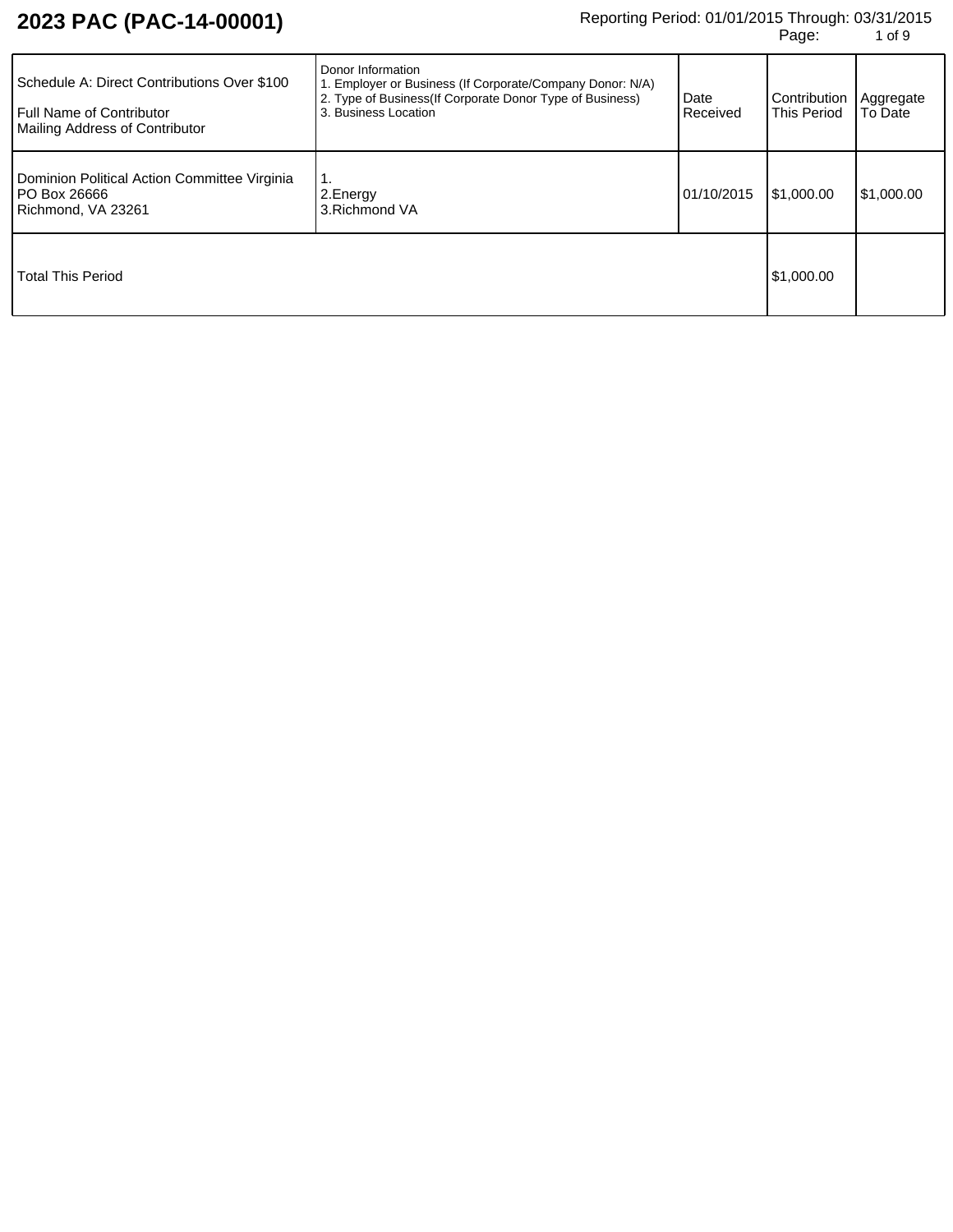No Schedule B results to display.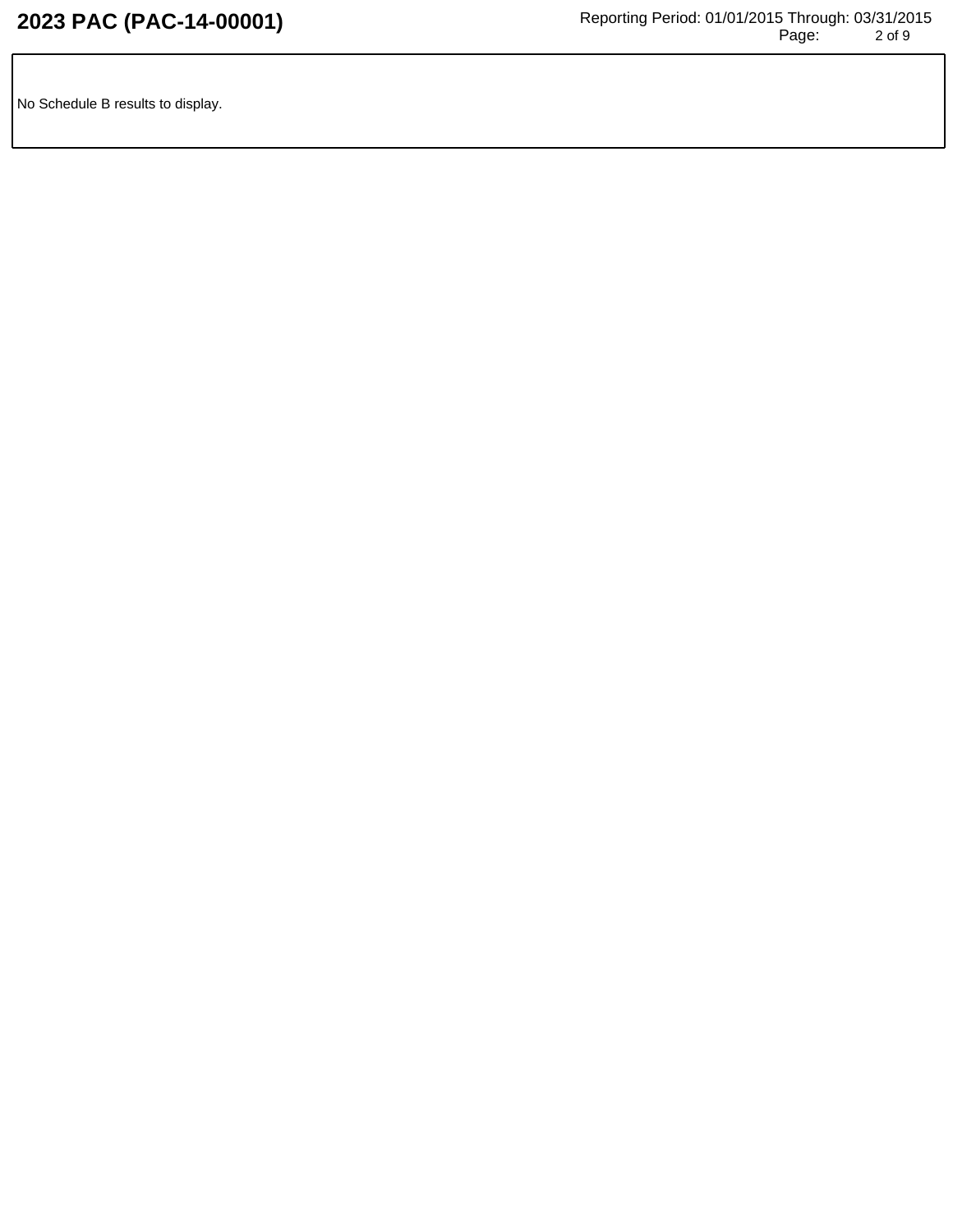No Schedule C results to display.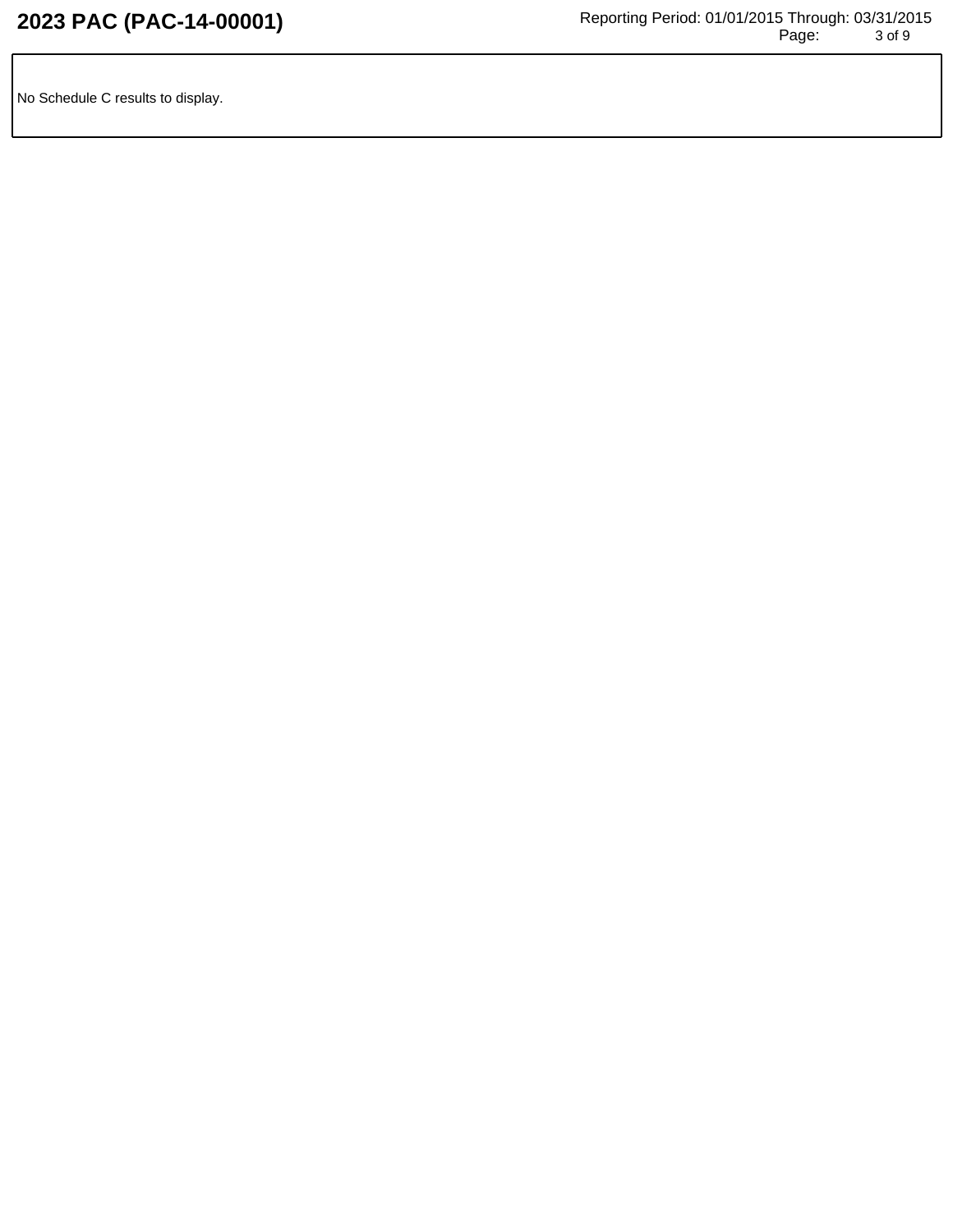| Schedule D: Expenditures<br>Person or Company Paid and Address            | Item or Service      | Name of<br>Person<br>Authorizing<br>Expenditure | Date of<br>Expenditure | Amount<br>Paid |
|---------------------------------------------------------------------------|----------------------|-------------------------------------------------|------------------------|----------------|
| <b>Bank of America</b><br>8001 Patterson Ave<br>Richmond, VA 23229        | monthly account fee  | John G.<br>Selph                                | 01/02/2015             | \$15.00        |
| State Corporation Commission<br>1300 E. Main Street<br>Richmond, VA 23219 | annual corporate fee | John G.<br>Selph                                | 01/13/2015             | \$25.00        |
| <b>Bank of America</b><br>8001 Patterson Ave<br>Richmond, VA 23229        | monthly account fee  | John G.<br>Selph                                | 02/02/2015             | \$15.00        |
| <b>Bank of America</b><br>8001 Patterson Ave<br>Richmond, VA 23229        | monthly account fee  | John G.<br>Selph                                | 03/02/2015             | \$15.00        |
| Total This Period                                                         |                      |                                                 |                        | \$70.00        |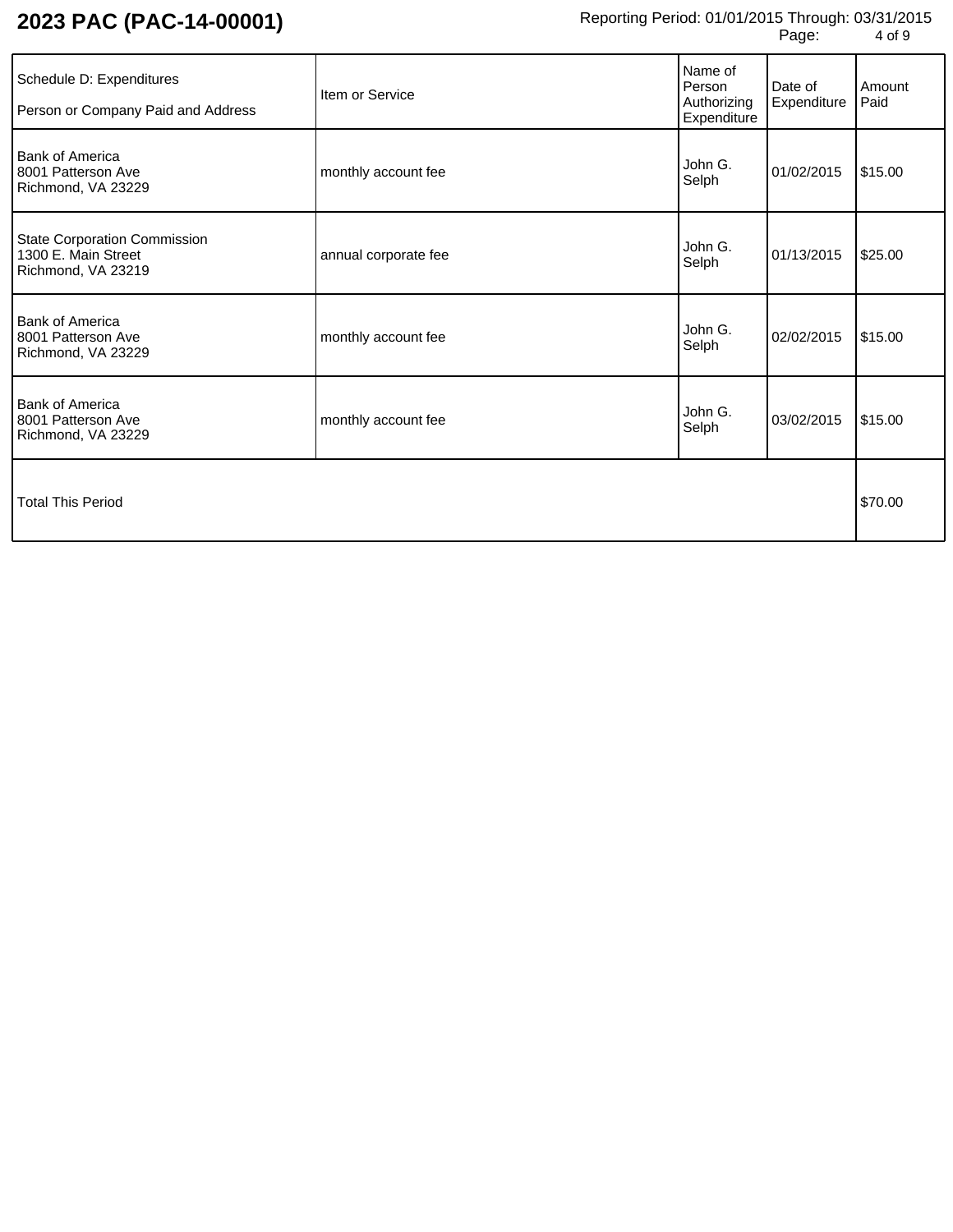| No Schedule E-1 results to display. |  |
|-------------------------------------|--|
|                                     |  |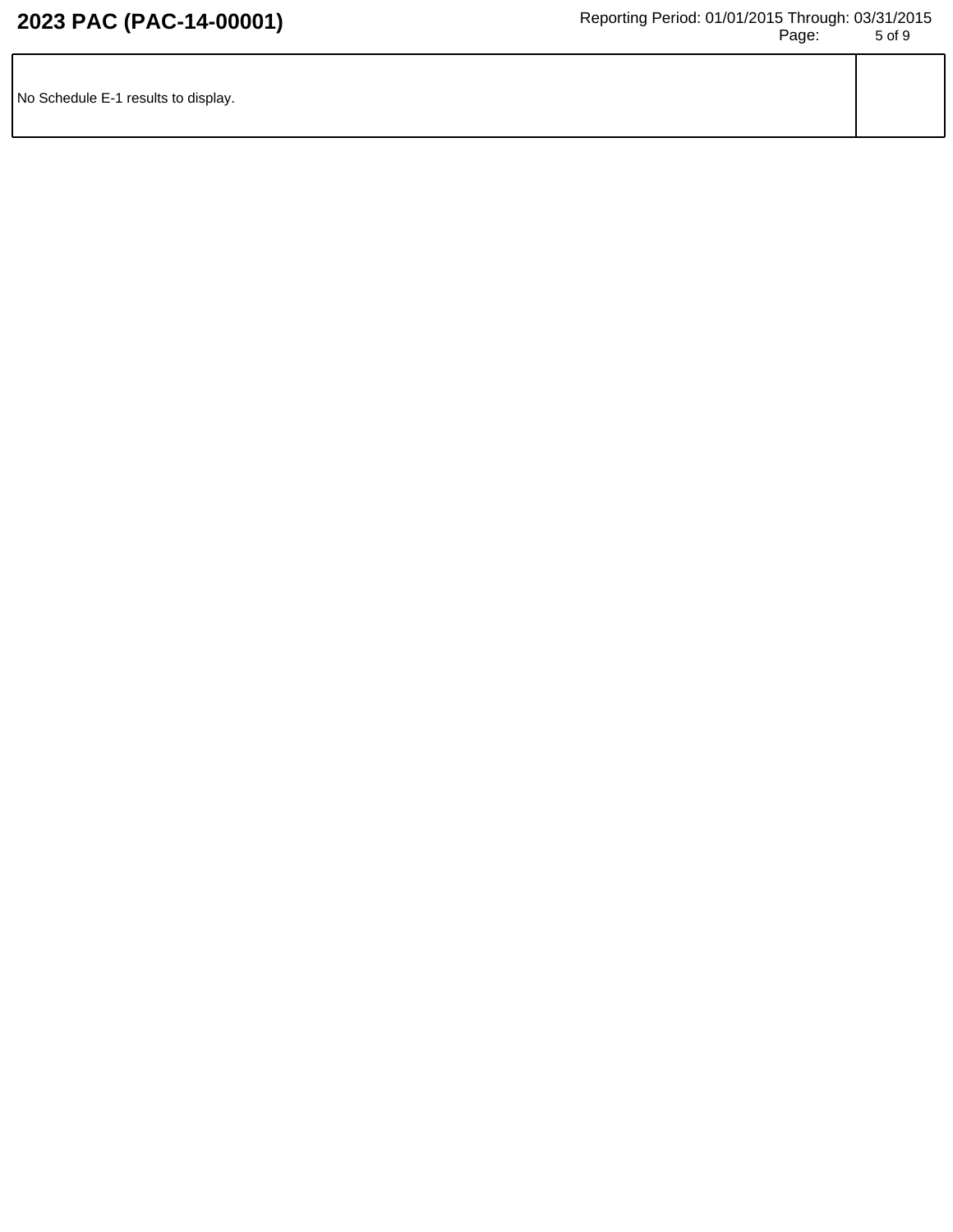| No Schedule E-2 results to display. |  |
|-------------------------------------|--|
|                                     |  |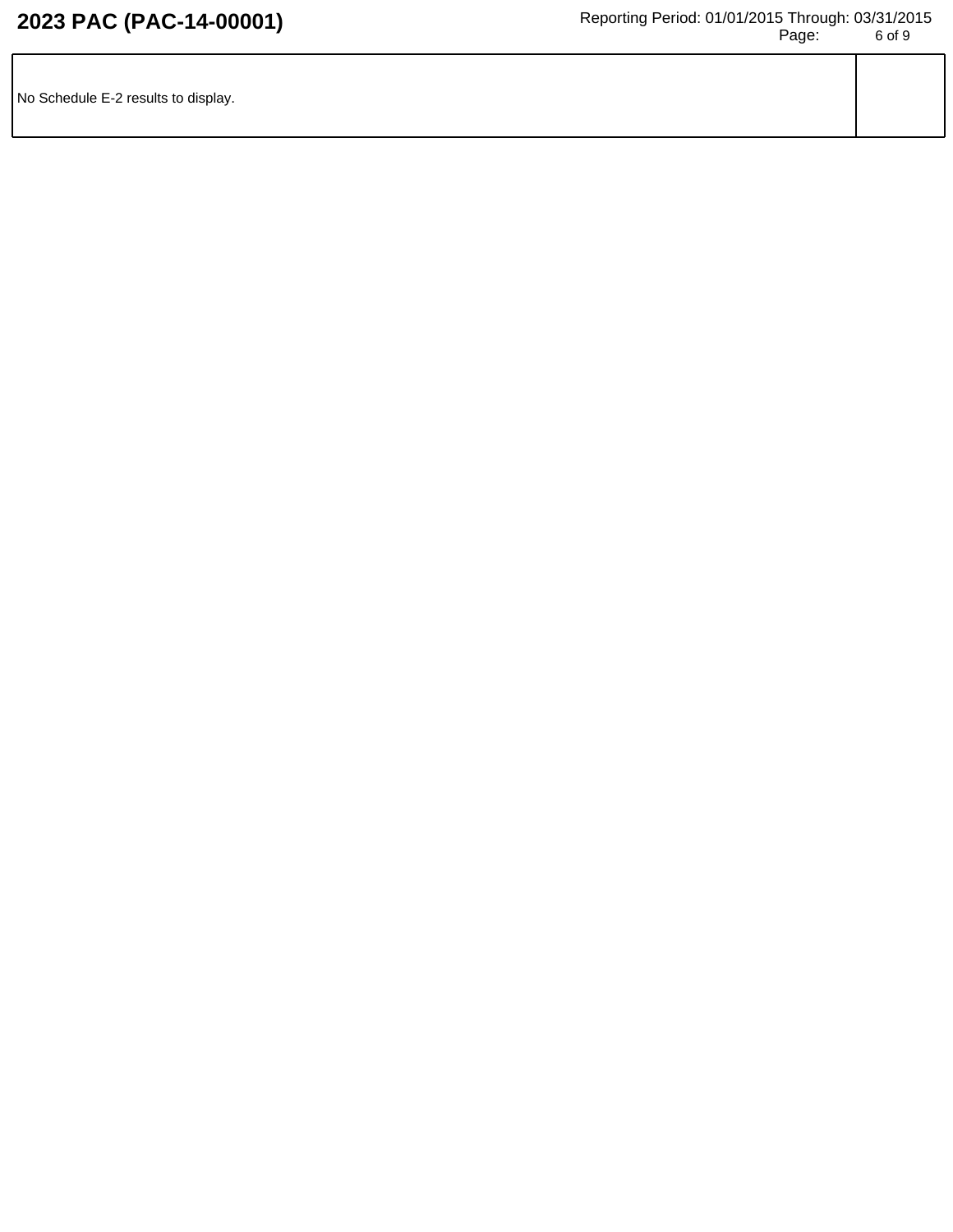No Schedule F results to display.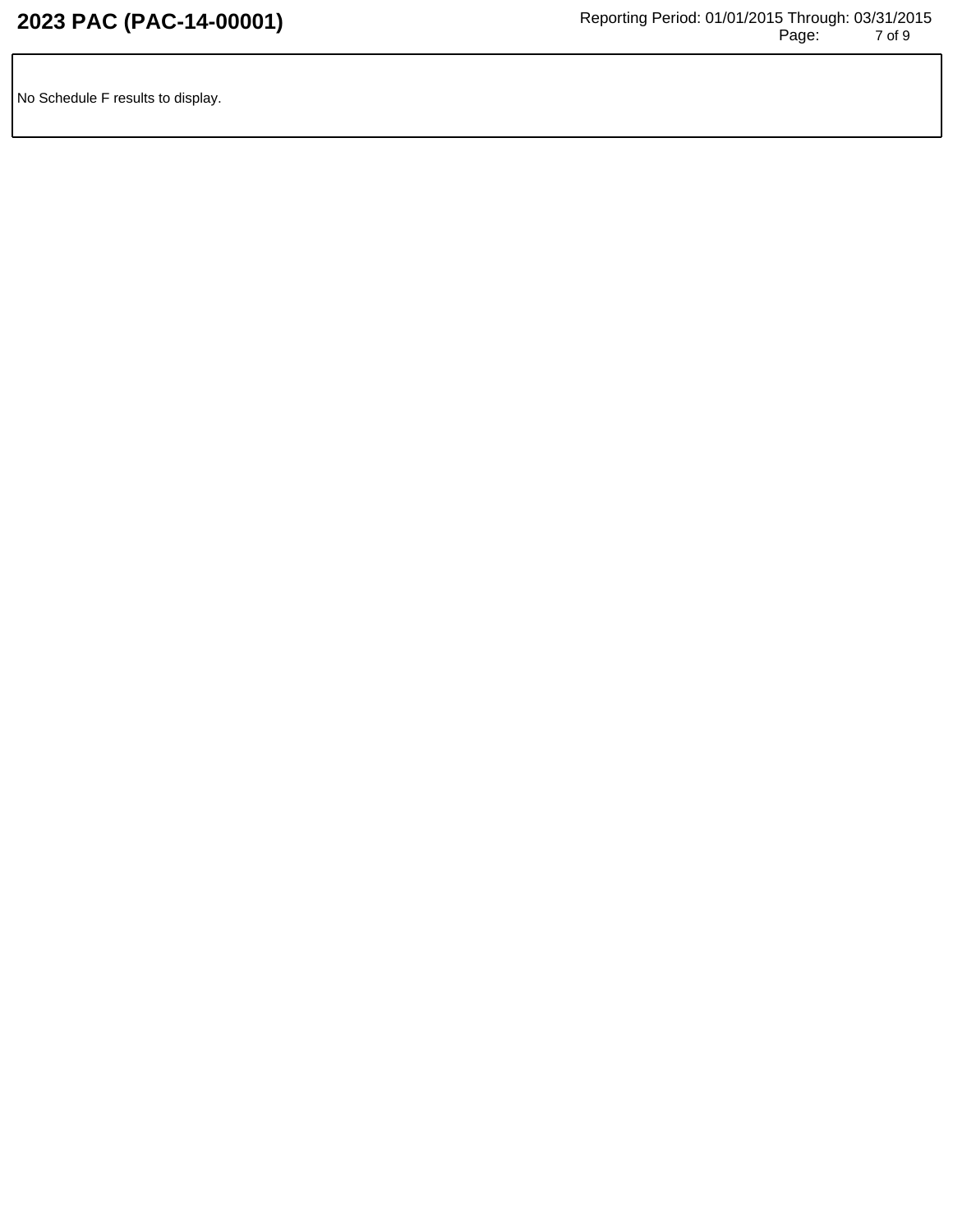| <b>Schedule G: Statement of Funds</b>                          | <b>Number of</b><br><b>Contributions</b> | Amount     |            |
|----------------------------------------------------------------|------------------------------------------|------------|------------|
| <b>Contributions Received This Period</b>                      |                                          |            |            |
| 1. Schedule A [Over \$100]                                     | 1                                        | \$1,000.00 |            |
| 2. Schedule B [Over \$100]                                     | 0                                        | \$0.00     |            |
| 3. Un-itemized Cash Contributions [\$100 or less]              | 0                                        | \$0.00     |            |
| 4. Un-itemized In-Kind Contributions [\$100 or less]           | 0                                        | \$0.00     |            |
| 5. Total                                                       | 1                                        |            | \$1,000.00 |
| <b>Bank Interest, Refunded Expenditures and Rebates</b>        |                                          |            |            |
| 6. Schedule C [also enter on Line 17b on Schedule H]           |                                          |            | \$0.00     |
| <b>Expenditures Made This Period</b>                           |                                          |            |            |
| 7. Schedule B [From line 2 Above]                              |                                          | \$0.00     |            |
| 8. Un-itemized In-Kind contributions [From line 4 Above]       |                                          | \$0.00     |            |
| 9. Schedule D [Expenditures]                                   |                                          | \$70.00    |            |
| 10. Total [add lines 7, 8 and 9]                               |                                          |            | \$70.00    |
| <b>Reconciliation of Loan Account</b>                          |                                          |            |            |
| 11. Beginning loan balance [from line 15 of last report]       |                                          | \$0.00     |            |
| 12. Loans received this period [from Schedule E-Part 1]        |                                          | \$0.00     |            |
| 13. Subtotal                                                   |                                          |            | \$0.00     |
| 14. Subtract: Loans repaid this period [from Schedule E-Part2] |                                          | \$0.00     |            |
| 15. Ending loan balance                                        |                                          |            | \$0.00     |